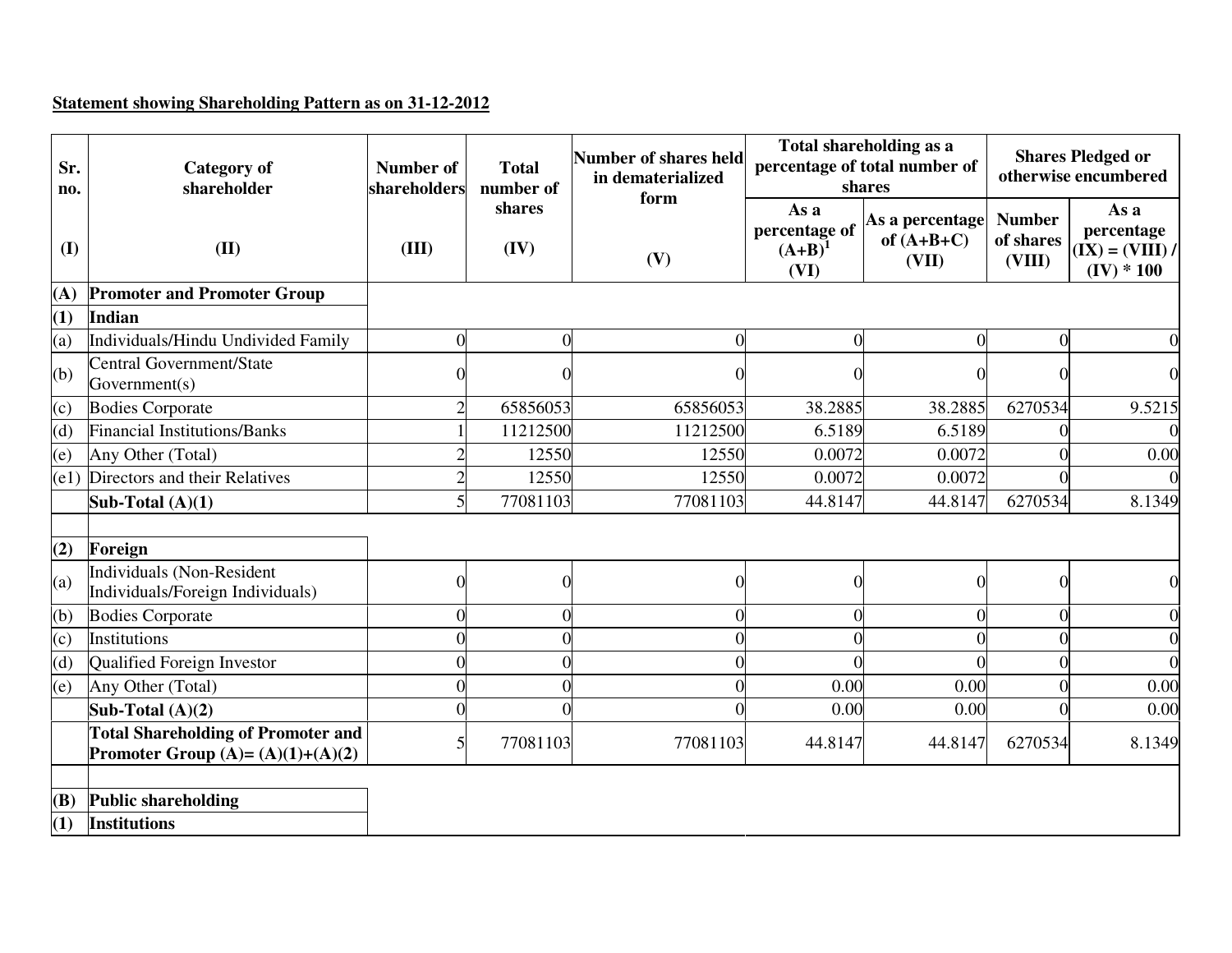| (a)  | Mutual Funds/UTI                                                                                             | 13       | 185100         | 17850          | 0.1076   | 0.1076         | N.A.    | N.A.   |
|------|--------------------------------------------------------------------------------------------------------------|----------|----------------|----------------|----------|----------------|---------|--------|
| (b)  | <b>Financial Institutions/Banks</b>                                                                          | 16       | 47325          | 26025          | 0.0275   | 0.0275         | N.A.    | N.A.   |
| (c)  | <b>Central Government/State</b><br>Government(s)                                                             |          | $\Omega$       | $\theta$       | 0        | $\overline{0}$ | N.A.    | N.A.   |
| (d)  | <b>Venture Capital Funds</b>                                                                                 |          | $\Omega$       | $\overline{0}$ |          | 0              | N.A.    | N.A.   |
| (e)  | <b>Insurance Companies</b>                                                                                   |          |                | $\Omega$       |          | $\Omega$       | N.A.    | N.A.   |
| (f)  | <b>Foreign Institutional Investors</b>                                                                       |          | 2260000        | 2260000        | 1.3139   | 1.3139         | N.A.    | N.A.   |
| (g)  | <b>Foreign Venture Capital Investors</b>                                                                     |          |                |                |          | $\Omega$       | N.A.    | N.A.   |
| (h)  | Qualified Foreign Investor                                                                                   |          |                | 0              |          |                | N.A.    | N.A.   |
| (i)  | Any Other (Total)                                                                                            | $\Omega$ |                | $\Omega$       | 0.00     | 0.00           | N.A.    | N.A.   |
|      | Sub-Total $(B)(1)$                                                                                           | 30       | 2492425        | 2303875        | 1.4490   | 1.4490         | N.A.    | N.A.   |
|      |                                                                                                              |          |                |                |          |                |         |        |
| (2)  | <b>Non-institutions</b>                                                                                      |          |                |                |          |                |         |        |
| (a)  | <b>Bodies Corporate</b>                                                                                      | 1118     | 12076472       | 11840672       | 7.0212   | 6.36           | N.A.    | N.A.   |
| (b)  | Individuals - i. Individual<br><b>Shareholders Holding Nominal Share</b><br>Capital Up To >Rs. 1 Lakh.       | 133457   | 59927736       | 45876071       | 34.8418  | 34.8418        | N.A.    | N.A.   |
|      | Individuals - ii. Individual<br><b>Shareholders Holding Nominal Share</b><br>Capital In Excess Of Rs. 1 Lakh | 244      | 14929484       | 14854574       | 8.6799   | 8.6799         | N.A.    | N.A.   |
| (c)  | Qualified Foreign Investor                                                                                   | $\Omega$ | O              | $\Omega$       | $\Omega$ | $\theta$       | N.A.    | N.A.   |
| (d)  | Any Other (Total)                                                                                            | 5645     | 5492009        | 4323420        | 3.1930   | 3.1930         | N.A.    | N.A.   |
| (d1) | <b>Clearing Members</b>                                                                                      | 62       | 144376         | 144376         | 0.0839   | 0.0839         | N.A.    | N.A.   |
| (d2) | Hindu Undivided Family                                                                                       | 1326     | 2648471        | 2648577        | 1.5399   | 1.5399         | N.A.    | N.A.   |
|      | (d3) Non Resident Indians                                                                                    | 4252     | 2611342        | 1442917        | 1.5182   | 1.5182         | N.A.    | N.A.   |
|      | (d4) Overseas Corporate Bodies                                                                               |          | 85050          | 85050          | 0.0494   | 0.0494         | N.A.    | N.A.   |
|      | $(d5)$ Trusts                                                                                                |          | 2500           | 2500           | 0.0014   | 0.0014         | N.A.    | N.A.   |
|      | Sub-Total $(B)(2)$                                                                                           | 140464   | 92425701       | 76894737       | 53.7361  | 53.7361        | N.A.    | N.A.   |
|      | Total Public Shareholding (B)=<br>$(B)(1)+(B)(2)$                                                            | 140494   | 94918126       | 79198612       | 55.1852  | 55.1852        | N.A.    | N.A.   |
|      | TOTAL $(A)+(B)$                                                                                              | 140499   | 171999229      | 156279715      | 100.000  | 100.000        | 6270534 | 3.6456 |
|      |                                                                                                              |          |                |                |          |                |         |        |
| (C)  | Shares held by Custodians and against                                                                        | $\theta$ | $\overline{0}$ | $\overline{0}$ | N.A.     | 0.00           | N.A.    | N.A.   |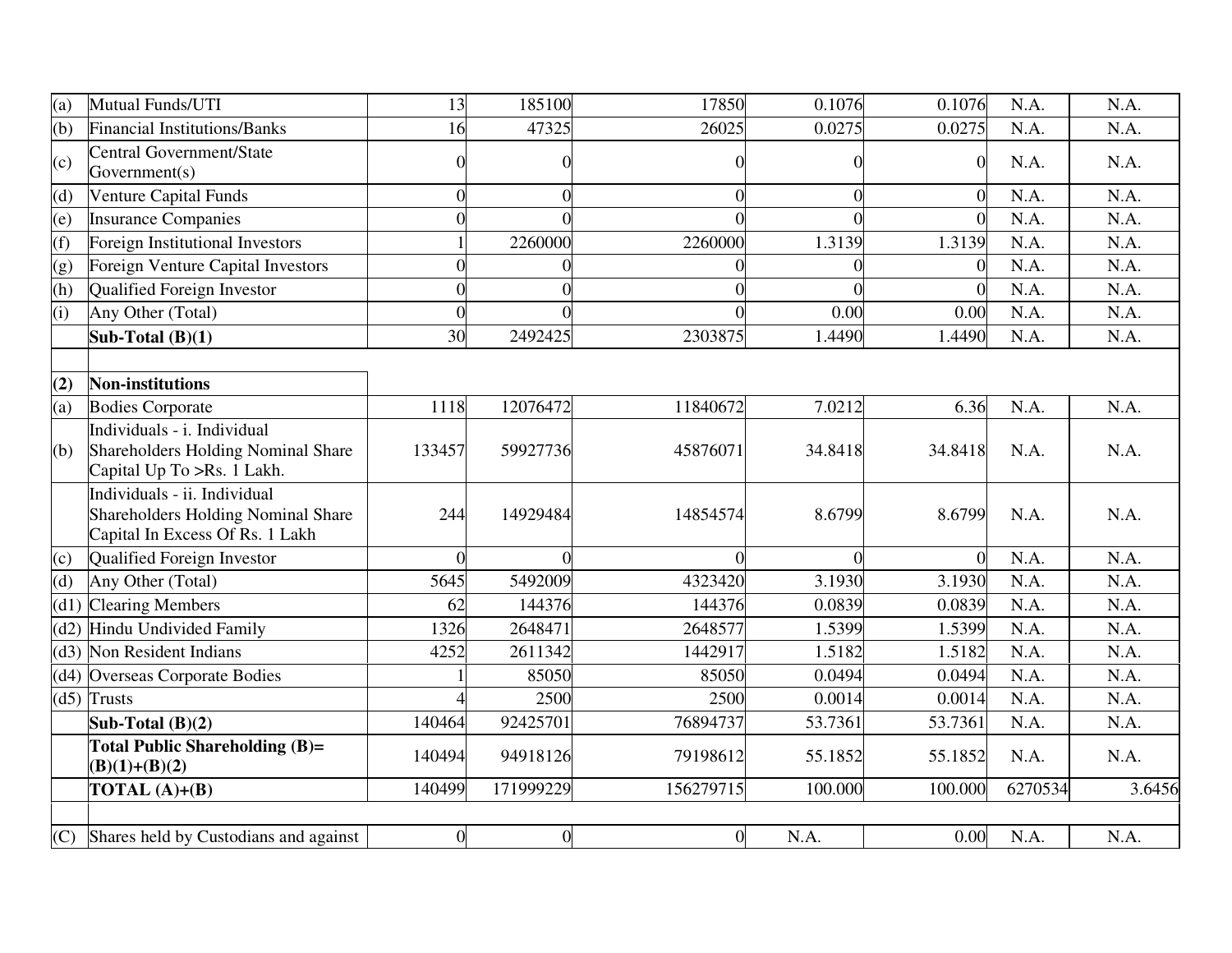|                | which Depository Receipts have been<br>1ssued |        |           |           |         |         |         |        |
|----------------|-----------------------------------------------|--------|-----------|-----------|---------|---------|---------|--------|
| C <sub>1</sub> | Promoter and Promoter Group                   |        |           |           | N.A.    |         | N.A.    |        |
| C <sub>2</sub> | Public                                        |        |           |           | N.A.    |         | N.A.    |        |
|                | <b>GRAND TOTAL</b> $(A)+(B)+(C)$              | 140499 | 171999229 | 156279715 | 100.000 | 100.000 | 6270534 | 3.6456 |

## **Statement showing Shareholding of persons belonging to the category "Promoter and Promoter Group"**

|                   |                                                                   |                                                  | <b>Total Shares held</b> |                                                                   | Shares pledged or otherwise<br>encumbered |                                                         |                                                                                                          | <b>Details of warrants</b>                      |                                                                           | <b>Details of convertible</b><br>securities            |                                                                                      | <b>Total shares</b>                                                                                                                                               |  |
|-------------------|-------------------------------------------------------------------|--------------------------------------------------|--------------------------|-------------------------------------------------------------------|-------------------------------------------|---------------------------------------------------------|----------------------------------------------------------------------------------------------------------|-------------------------------------------------|---------------------------------------------------------------------------|--------------------------------------------------------|--------------------------------------------------------------------------------------|-------------------------------------------------------------------------------------------------------------------------------------------------------------------|--|
| Sr.<br>No.<br>(I) | Name of the<br>shareholder<br>(II)                                | <b>PAN</b> of the<br><b>Shareholder</b><br>(III) | <b>Number</b><br>(IV)    | as a % of<br>grand<br>total (A) Number<br>$+ (B) +$<br>(C)<br>(V) | (VI)                                      | as a<br>percentage<br>$(VII) =$<br>(VI) /<br>$(IV)*100$ | as a $%$<br>of<br>grand<br>total<br>$(A) +$<br>$(B) +$<br>$(C)$ of<br>sub-<br>clause<br>(I)(a)<br>(VIII) | <b>Number</b><br>of<br>warrants<br>held<br>(XI) | As a $%$<br>total<br>number of<br>warrants<br>of the same<br>class<br>(X) | Number of<br>convertible<br>securities<br>held<br>(XI) | As a % total<br>number of<br>convertible<br>securities of<br>the same class<br>(XII) | (including<br>underlying shares<br>assuming full<br>conversion of<br>warrants and<br>convertible<br>securities) as a $%$<br>of diluted share<br>capital<br>(XIII) |  |
|                   | Tamil Nadu<br>Industrial<br>Development<br>Corporation Ltd        |                                                  | 11212500                 | 6.5189                                                            | $\mathbf{0}$                              | 0.00                                                    | 0.00                                                                                                     | $\overline{0}$                                  | $\overline{0}$                                                            | $\overline{0}$                                         | $\boldsymbol{0}$                                                                     | 6.5189                                                                                                                                                            |  |
| $\overline{2}$    | Southern<br>Petrochemical<br>Industries<br>Corporation<br>Limited |                                                  | 10000                    | 0.0058                                                            | $\mathbf{0}$                              | 0.00                                                    | 0.00                                                                                                     | $\overline{0}$                                  | $\boldsymbol{0}$                                                          | $\mathbf{0}$                                           | $\boldsymbol{0}$                                                                     | 0.0058                                                                                                                                                            |  |
| 3                 | SIDD Life<br>Sciences Private<br>Limited                          |                                                  |                          | 65846053 38.2827 6270534                                          |                                           | 9.5230                                                  | 3.6456                                                                                                   | $\overline{0}$                                  | $\overline{0}$                                                            | $\overline{0}$                                         | $\boldsymbol{0}$                                                                     | 38.2827                                                                                                                                                           |  |
|                   | 4 Muthiah AC                                                      |                                                  | 12250                    | 0.0071                                                            | $\boldsymbol{0}$                          | 0.00                                                    | 0.00                                                                                                     | $\overline{0}$                                  | $\overline{0}$                                                            | $\mathbf{0}$                                           | $\boldsymbol{0}$                                                                     | 0.0071                                                                                                                                                            |  |